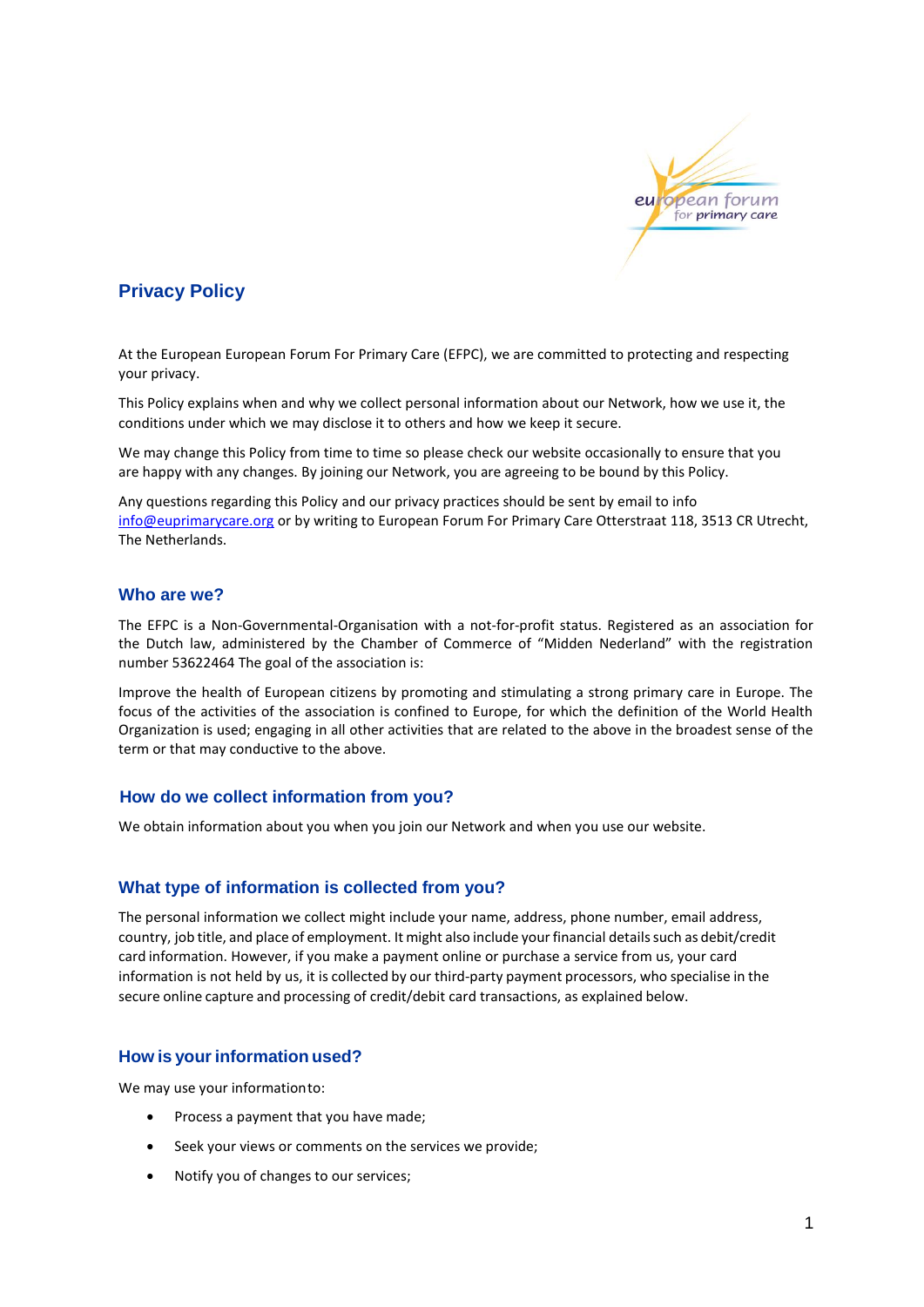Send you communications which you have requested and that may be of interest to you. These may include information about events, update on European Affairs, research opportunities, promotions of third organisations' services, and EHMA internal news.

We are legally required to hold some types of information to fulfil our legal and financial obligations. We will hold your personal information on our systems for as long as is necessary for the relevant activity, or as long as is set out in any relevant contract you hold with us.

### **Who has access to your information?**

We will not sell or rent your information to third parties. We will not share your information with third parties for marketing purposes. We may share your information with third parties upon your explicit consent, and only for the specific purpose that was agreed upon.

**Third Party Service Providers working on our behalf –** We may pass yourinformation to our third-party service providers, agents subcontractors and other associated organisations for the purposes of completing tasks and providing servicesto you on our behalf (for example to process payments and send you mailings). However, when we use third-party service providers, we disclose only the personal information that is necessary to deliver the service and we have a contract in place that requires them to keep your information secure and not to use it for their own direct marketing purposes. Please be reassured that we will not release your information to third parties unless you have requested us to do so, or we are required to do so by law, for example, by a court order or for the purposes of prevention of fraud or other crime.

When you are using our secure online payment pages, your payment is processed by a third-party payment processor, who specialises in the secure online capture and processing of credit/debit card transactions. If you have any questions regarding secure transactions, please contact us.

We may transfer your personal information to a third party if we are under a duty to disclose or share your personal data in order to comply with any legal obligation or to enforce or apply our terms of use or to protect the rights, property or safety of our supporters and customers. However, we will take steps with the aim of ensuring that your privacy rights continue to be protected.

# **Your choices**

You have a choice about whether or not you wish to receive information from us. If you do not want to receive direct communications from us about the vital work we do to improving health and healthcare, then please contact us by email at [info@euprimarycare.org](mailto:info@euprimarycare.org)

# **How you can access and update your information**

The accuracy of your information is important to us.

We are working on ways to make it easier for you to review and correct the information that we hold about you. In the meantime, if you change email address, or any of the other information we hold is inaccurate or out of date, please email us at [info@euprimarycare.org,](mailto:info@euprimarycare.org) or write to us at European Forum For Primary Care Otterstraat 118, 3513 CR Utrecht, The Netherlands.

You have the right to ask for a copy of the information EFPC holds about you. You are entitled to access anytime your personal information, and to rectify or remove them by contacting us at [info@euprimarycare.org](mailto:info@euprimarycare.org)[. In](mailto:governance@ehma.org) case of a removal request, EFPC commits to delete the personal information as promptly as possible and within a reasonable delay, giving you confirmation by email once the removal is completed.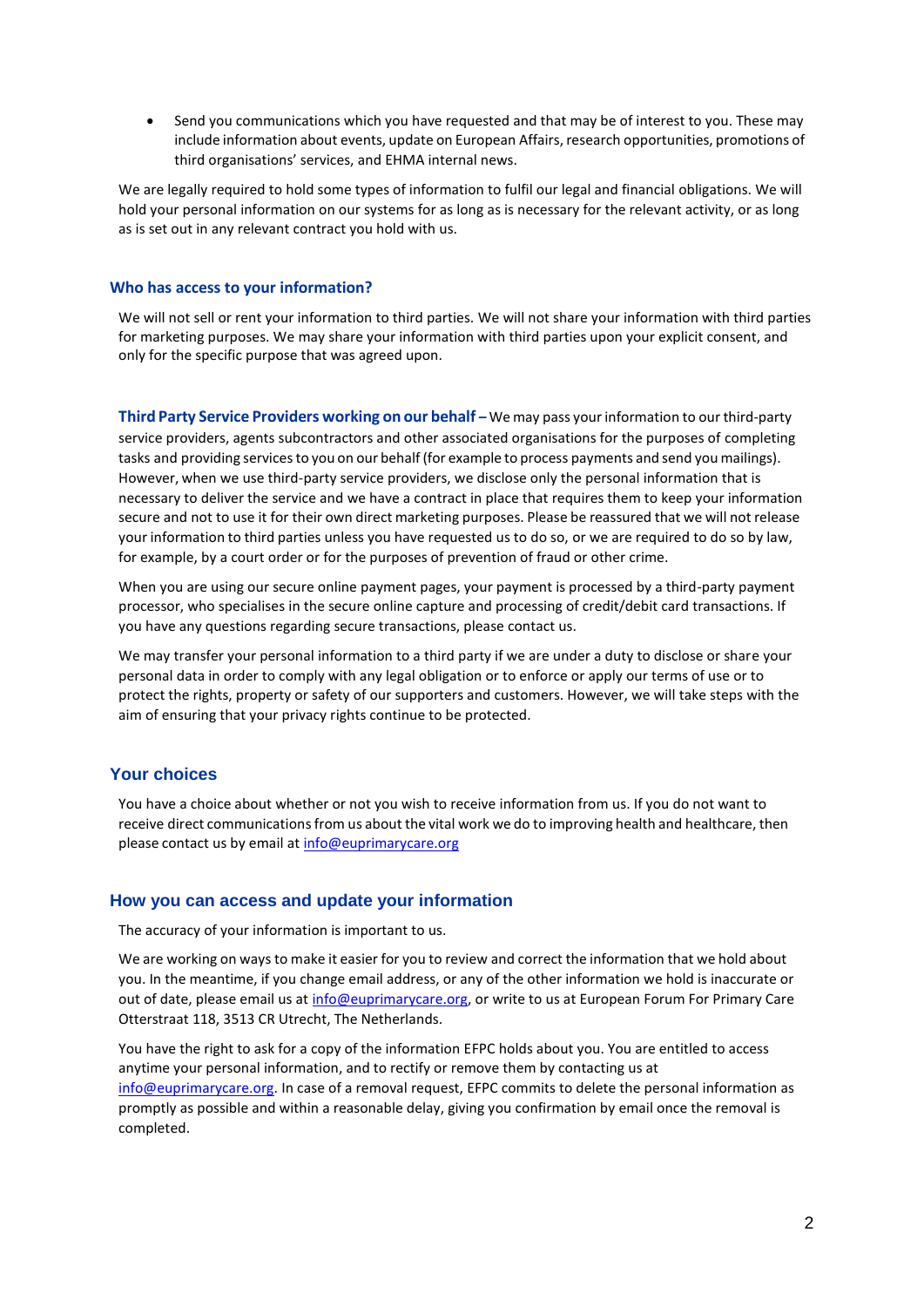# **Security precautions in place to protect the loss, misuse or alteration of your information**

When you give us personal information, we take steps to ensure that it is treated securely.

When you are on a secure page, a lock icon will appear on the bottom of web browsers such as Microsoft Internet Explorer.

Non-sensitive details (your name, email address, etc.) are transmitted normally over the Internet, and this can never be guaranteed to be 100% secure. As a result, while we strive to protect your personal information, we cannot guarantee the security of any information you transmit to us, and you do so at your own risk. Once we receive your information, we make our best effort to ensure its security on our systems.

Where we have given (or where you have chosen) a password which enables you to access certain parts of our websites, you are responsible for keeping this password confidential. We ask you not to share your password with anyone.

### **Profiling**

We may analyse your personal information to create a profile of your interests and preferences so that we can contact you with information relevant to you. We may make use of additional information about you when it is available from external sources to help us do this effectively. We may also use your personal information to detect and reduce fraud and credit risk.

#### **Use of 'cookies'**

Like many others, our website uses cookies. 'Cookies' are small pieces of information sent by an organisation to your computer and stored on your hard drive to allow that website to recognise you when you visit. They collect statistical data about your browsing actions and patterns and do not identify you as an individual. For example, we use cookies to store your country preference. This helps us to improve our website and deliver a more personalised service.

It is possible to switch off cookies by setting your browser preferences. Turning cookies off may result in a loss of functionality when using our website.

#### **Links to other websites**

Our website may contain linksto other websitesrun by other organisations. This privacy policy applies only to our website, so we encourage you to read the privacy statements on the other websites you visit. We cannot be responsible for the privacy policies and practices of other sites even if you access them using links from our website.

In addition, if you linked to our website from a third-party site, we cannot be responsible for the privacy policies and practices of the owners and operators of that third-party site and recommend that you check the policy of that third-party site.

### **18 or Under**

Underage children are not allowed to join our Network or purchase services from us.

#### **Transferring your information outside of Europe**

As part of the services offered to you, the information which you provide to us may be transferred to countries outside the European Union ("EU"). These countries may not have similar data protection laws to Belgium. By submitting your personal data, you are agreeing to this transfer, storing or processing. If we